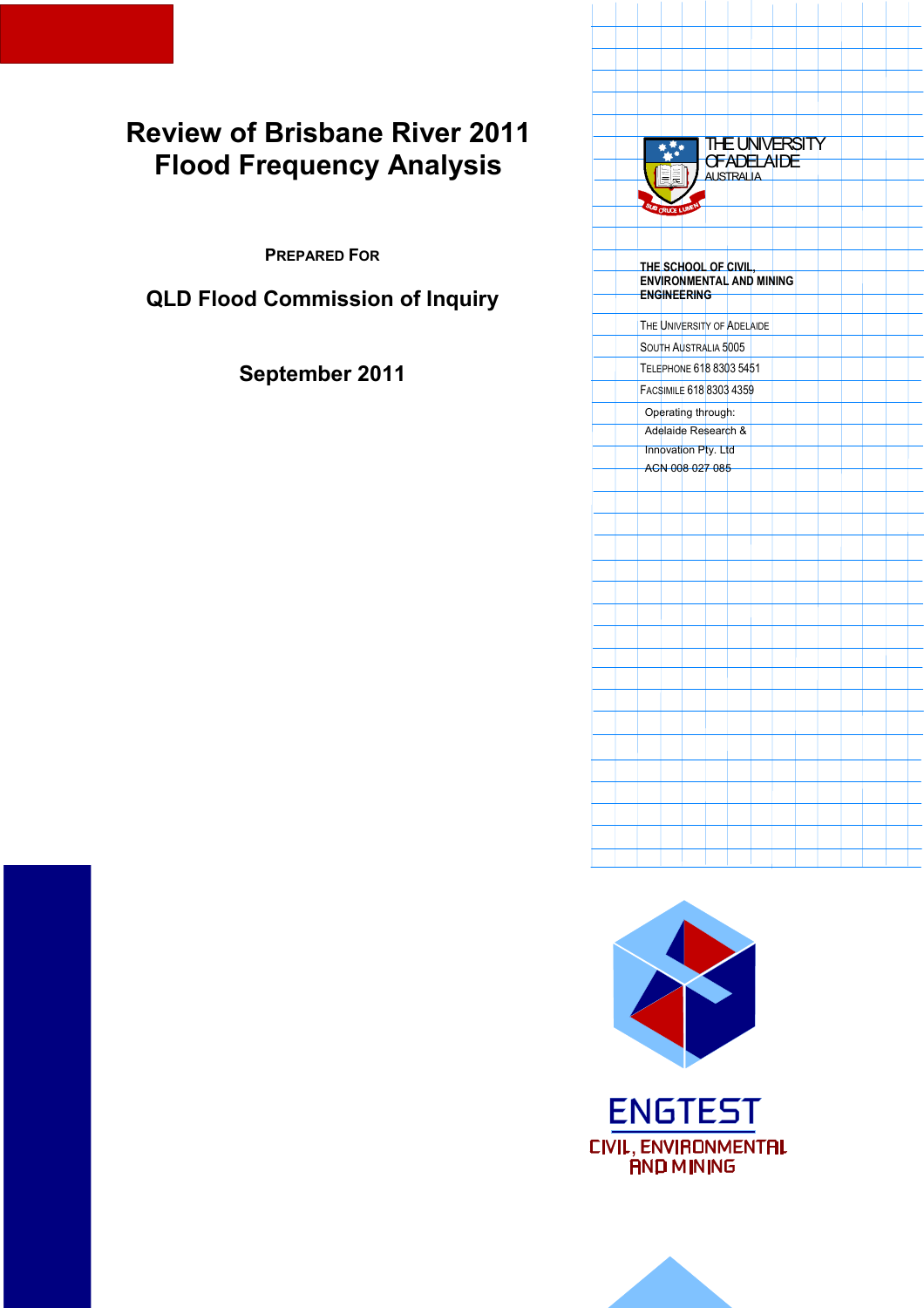# **Review of Brisbane River 2011 Flood Frequency Analysis**

**PREPARED FOR**

**QLD Flood Commission of Inquiry** 

**September 2011** 

#### **AUTHOR:** DR MICHAEL LEONARD **REVIEWED:** PROF MARTIN LAMBERT

**No. OF PAGES:** 13

**DISTRIBUTION:** ELECTRONIC

**REFERENCE NUMBER:** C110904

**DATE OF ISSUE:**  $26^{th}$  September 2011



 MICHAEL LEONARD  **ENGTEST** *CONSULTANT*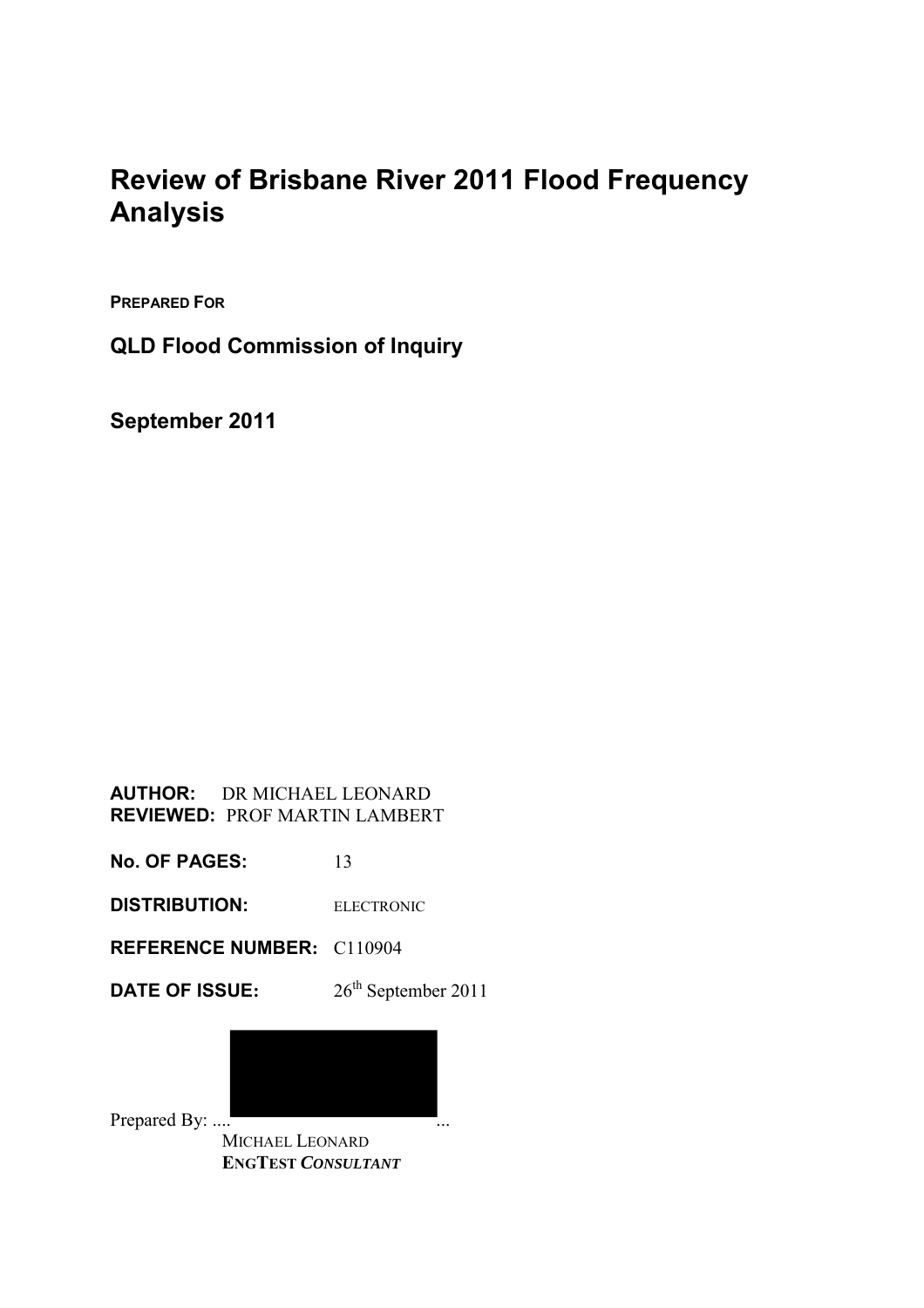### **Executive Summary**

l

This document is a review of the report WMA (2011a) regarding flood frequency analysis of the Brisbane River. The report is herein referred to as the WMA report or as WMA without citing the year. The scope of work requested of Mark Babister by the Queensland Flood Commission of Inquiry was to:

- 1. Conduct a flood frequency analysis and determine the 1% AEP flood level for key locations on the Brisbane River ... using information available prior to the January 2011 event ... This work should include a review of the SKM 1% AEP flood profile.
- 2. Repeat task 1 with the 2011 event included in the historical dataset.
- 3. Using results of task 1 and 2 determine the ARI and AEP of the January 2011 floods at particular points along the Brisbane River and Bremer River.

Addressing Task 2, the WMA report concludes that the post-dam best estimate of the Brisbane River is 9500 m<sup>3</sup>s<sup>-1</sup>, which is based on a pre-dam best estimate of 13000 m<sup>3</sup>s<sup>-1</sup>. The methodology in obtaining both estimates seems justified. Furthermore, the pre-dam best estimate is consistent with earlier estimates, most notably the SKM (2003) best estimate of 12000  $m^3s^{-1}$  ± 2000  $m^3s^{-1}$ . Both flood frequency assessments have given detailed reasoning and used best-practice Bayesian techniques to obtain their estimates. The upward revision of 1000  $m^3s^1$  from the SKM estimate is minor given the uncertainty range and relative orders of accuracy involved. This difference can largely be attributed to the 2011 event and minor differences in methodology. The post-dam estimate of 9500 m<sup>3</sup>s<sup>-1</sup> is higher than the SKM (2003) estimate of 6500  $\text{m}^3$ s<sup>-1</sup> and largely relies on insight obtained from the 2011 flood to suggest the dams had less impact in the region of high flows than the 50% reduction estimate used in the investigations of SKM (2003). $^1$ 

Addressing Task 1, it is the reviewer's interpretation that the task requires a critique of the data and methodologies used prior to the 2011 event rather than an analysis on the influence of 1 data point. The report offers a flow estimate of 9000  $m^3s^{-1}$  using only data available prior to 2011, but the reviewer considers that the authors have implicitly used knowledge of the 2011 event in their argument for a different pre-dam to post-dam conversion of the flow (paragraph 132 and Figure 3). Nonetheless, the report goes a long way towards explaining discrepancies between their estimate and earlier estimates. Reasons offered include (i) confirmation by the 2011 event that early settlement flood estimates are plausible (ii) recent understanding of climate variability (iii) well-known discrepancies between flow-based and rainfall based techniques attributed to few rainfall records in the 1800s and to poor areal rainfall estimates (iv) uncertainty in the stage-discharge relationship (v) lack of large floods to validate the Wivenhoe dam and (vi) significant scatter in the pre-dam to post-dam flow conversion. The report concludes by emphasizing uncertainties in the stage-discharge relationship, but the reviewer feels that greater emphasis should be given to the scatter in the pre-dam to post-dam conversion. This is the largest differentiating factor between the WMA estimate and that recommended by SKM (2003). This point relates strongly to "joint probability" issues which are thorny obstacles in reliable flood estimation (relevant examples include flow peak with flow volume, and the joint distribution of rainfall over multiple catchments). These issues can only be addressed with detailed Monte Carlo assessment, which was a key recommendation of the SKM report (2003, page 48).

Regarding Task 3, this is the matter of applying a hydraulic model to the estimate 1% AEP flow. The hydraulic model is well documented in other reports and is not considered a main obstacle in coming up with flood design levels (as compared to the hydrological issues involved). Following from an upward revision of the 1% AEP flow, the authors note higher design levels ranging from 1m at the Port Office gauge to approximately 3m in the reaches approaching Moggill gauge.

EngTest: C110904 Page i  $^1$  The expert review panel (2003), on SKM reports, advised 6000  $\rm m^3s^{\text{-}1}$ . Only SKM (2003) is referenced for brevity.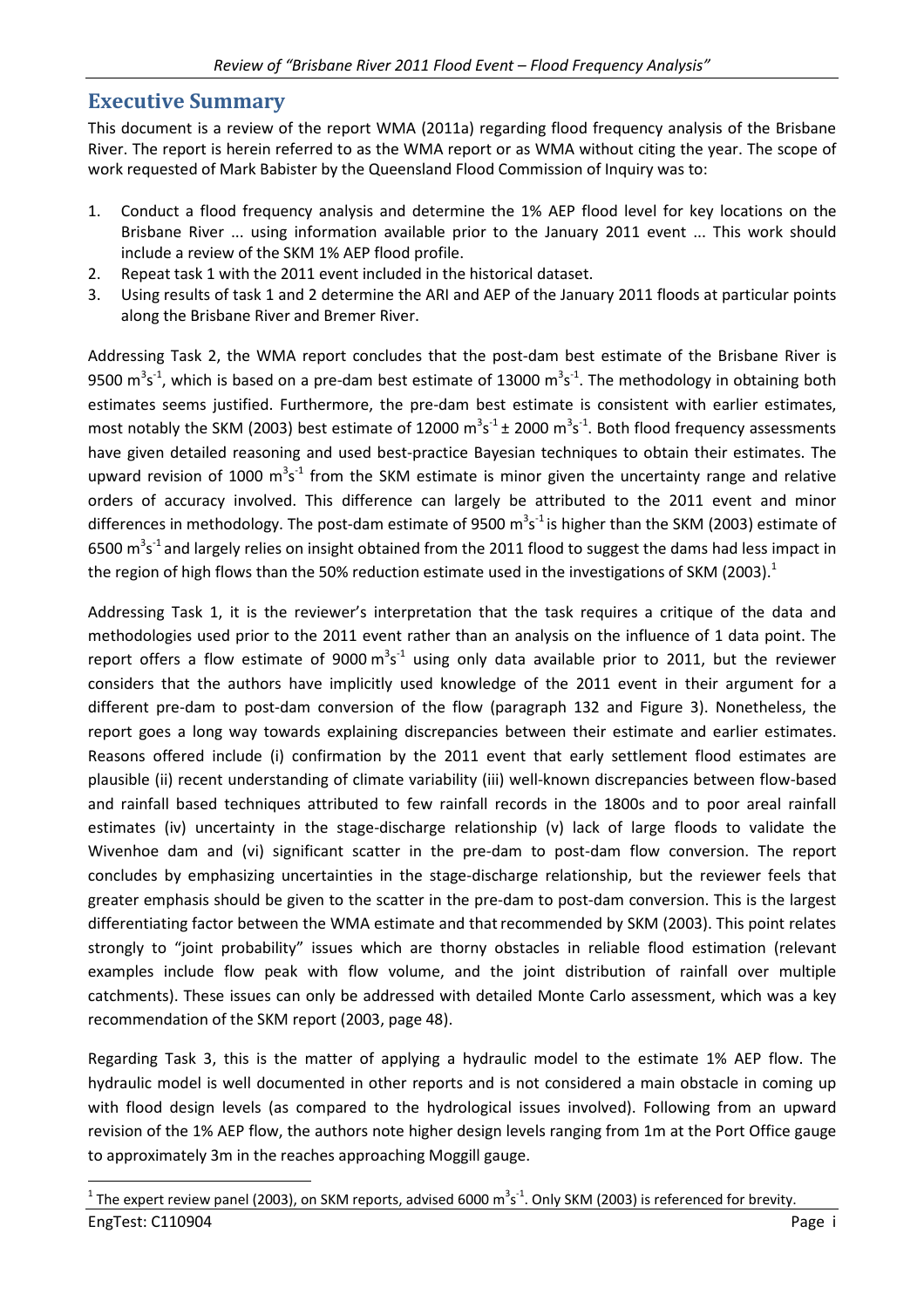# **Contents**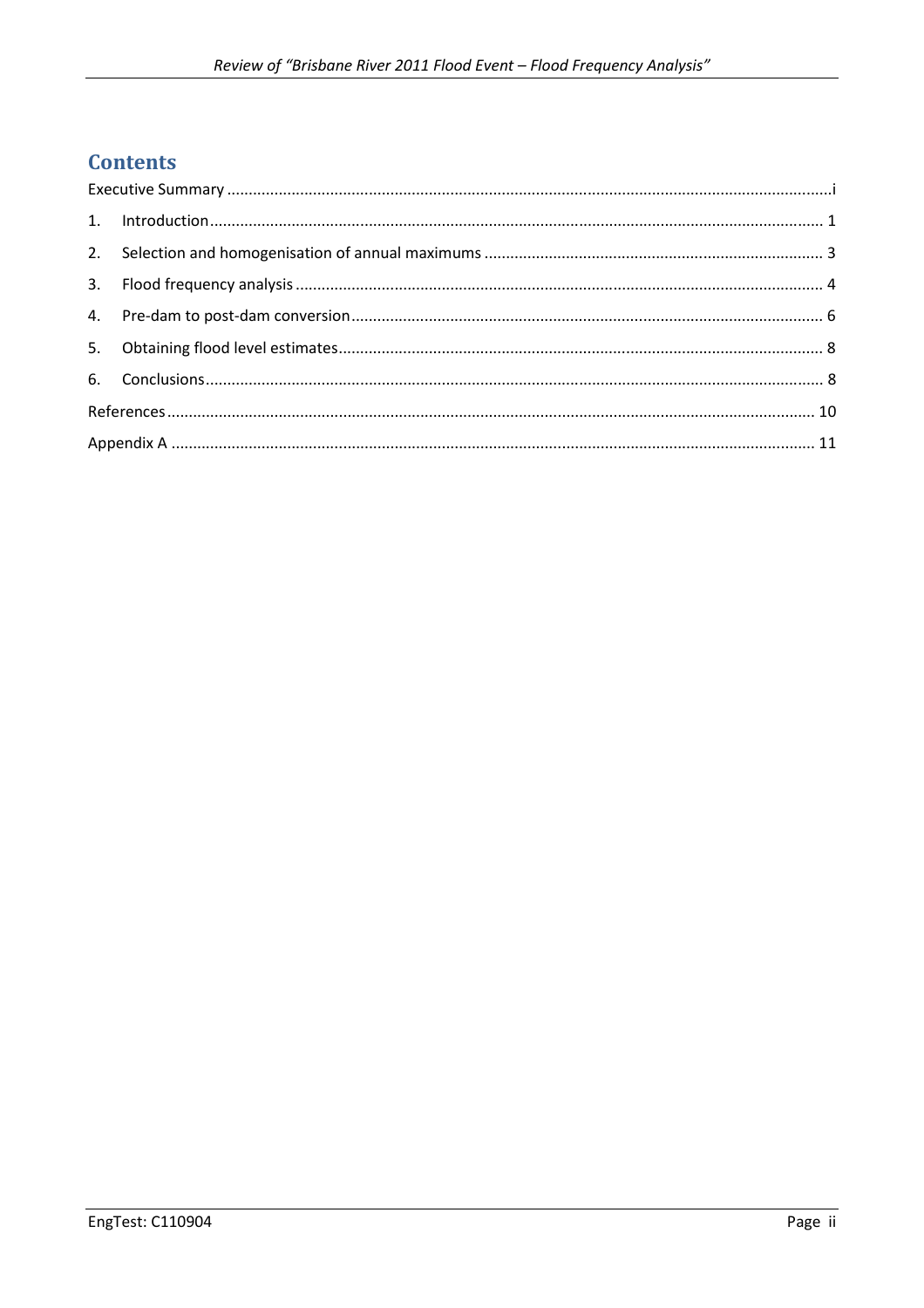# **1. Introduction**

The scope of work requested by the Queensland Flood Commission of Inquiry to Mark Babister of WMA water was to:

- 1. Conduct a flood frequency analysis and determine the 1% AEP flood level for key locations on the Brisbane River below its junction with the Bremer River and on the Bremer River in the vicinity of Ipswich using information available prior to the January 2011 event. This work should be used to determine 1% AEP flood levels at up to 8 key locations in the Brisbane and Bremer Rivers and to produce 1% AEP flood profiles. This work should include a review of the SKM 1% AEP flood profile.
- 2. Repeat Task 1 with the 2011 event included in the historical dataset.
- 3. Using results of Task 1 and 2 determine the ARI and AEP of the January 2011 floods at particular points along the Brisbane River and Bremer River.

The requested work involves the flood frequency technique such that the overall method required to complete all three tasks is one and the same. The simplest and most ideal case for a flood frequency analysis is that a long record of gauged flows exist, that the catchment has not undergone significant changes in time and that the rate of flooding is relatively constant between differing periods. In this situation the annual maximum series assumes a statistical similarity so that an appropriate probability distribution may be fitted and the Q100 design flow<sup>2</sup> directly inferred. While the Brisbane River does have a long timeseries suited to this method, there are a number of complications in meeting the requirements for statistical similarity. This review will discuss these matters in separate sections by tracing through the main steps of a flood frequency analysis:

- Select annual maximums and homogenize them to reflect equivalent catchment conditions ('pre-dam')
- Perform the flood frequency analysis to obtain the Q100 estimate of pre-dam flow,
- Convert the pre-dam Q100 estimate to a flow estimate of current conditions ('post-dam')
- Use of the post-dam Q100 flow with a hydraulic model to obtain flood level estimates

Since the commission of Wivenhoe dam in 1984, the estimation of Q100 flows for the assessment of downstream flood planning has been contentious, with best estimate flows ranging between 5510  $m^3s^{\text{-}1}$ and 9560 m<sup>3</sup>s<sup>-1</sup> and design levels ranging from 3.16 mAHD to 5.34 mAHD (summarised in Table 5, Figure 6 and Figure 7 of the WMA report). The WMA report, as with preceding reports, documents the history of these estimates and the considerations given over time to resolve known discrepancies. There are a number of related issues at the centre of debate:

- 1. The higher rate and magnitude of floods in the 1800s and the attendant reliability of their observation.
- 2. Discrepancies between streamflow based techniques (flood frequency analysis) and rainfall based techniques (e.g. design storm rainfall).
- 3. Converting measured heights to equivalent representative flows, i.e. the reliability of the stagedischarge curve (incl. correction factors for dredging, sediment build up, channel widening, etc.)

 $\overline{\phantom{0}}$ 

<sup>2</sup> Q100 is a design flow that will be exceeded 1% of the time in a *long run* average (1% AEP, annual exceedence probability). It is synonymous with the term 100 year ARI (average recurrence interval). While it is the 1% AEP flood height at any given point that is of interest, the design methodology requires the 1% AEP flow be defined and that 1% AEP heights are subsequently obtained from this flow.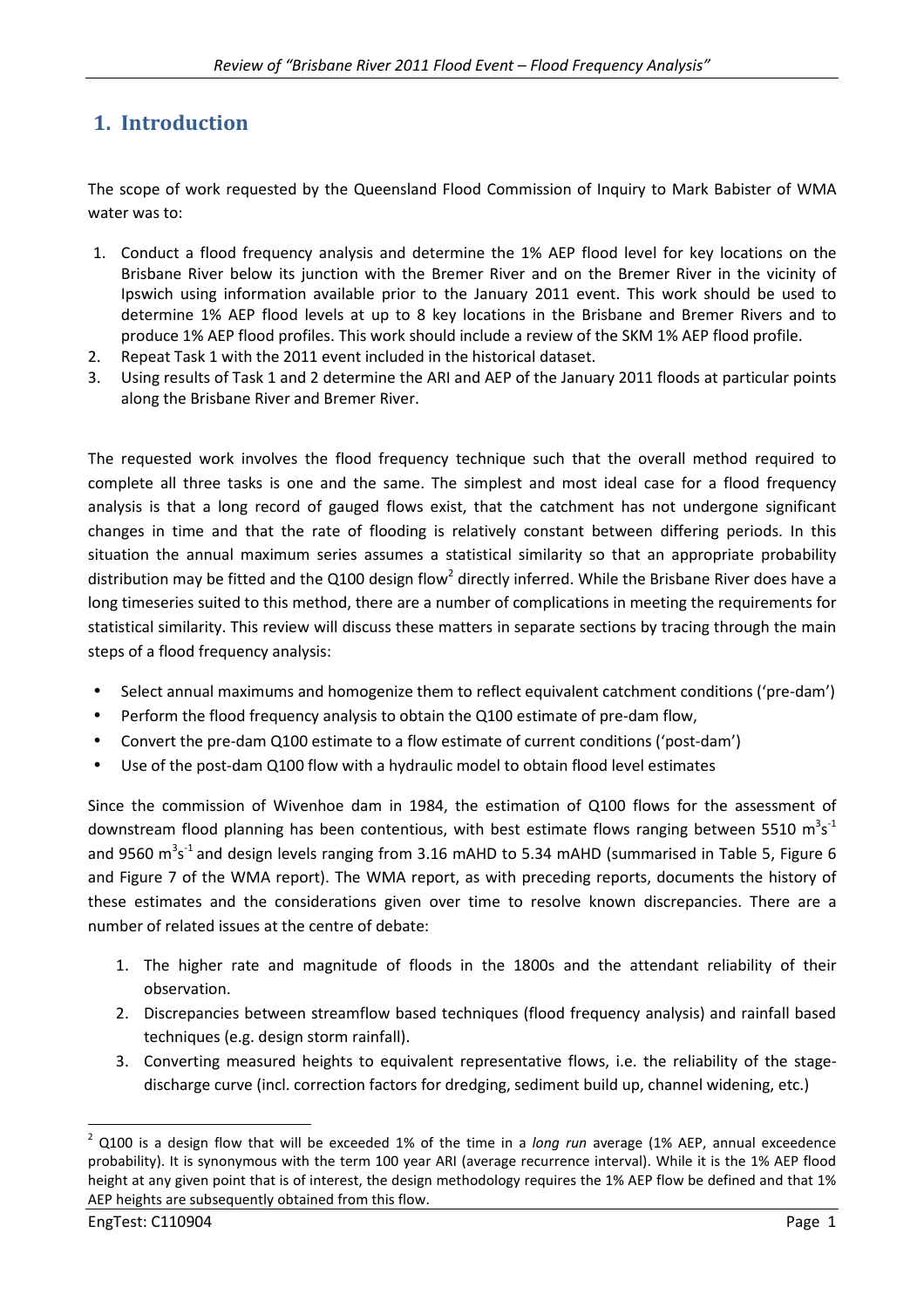- 4. The method for converting "pre-dam" flows to "post-dam" flows (and vice versa)
- 5. The use of deterministic rainfall methods (current standard practice) versus newer stochastic approaches, i.e. Monte Carlo (being proposed in current revision of Australian Rainfall & Runoff guidelines)

It is necessary, therefore, that the WMA report provide plausible explanations that reconcile these issues to accompany their best estimate of the Q100 flow. In brief, the explanations offered by the WMA report, listed in corresponding order, are:

- 1. A higher rate of flooding between centuries is plausible. They cite recent research into the influence of Interdecadal Pacific Oscillation as an example. (§3.3.5)
- 2. The density of rain gauges is sparse in the period of the 1800s (§7.2) and that, assuming it to be a genuinely wetter period, rainfall-based methods over-represent the more recent drier part of the record. Another factor is the use of biased (low) areal rainfall averages since rain gauges are not placed in regions of steeper terrain that coincide with higher rainfall.
- 3. The stage-discharge relationship is inherently less certain in the region of interest (large floods) but the 2011 floods offer a greater understanding of this relationship (§6). Improved understanding of this relationship is cited as a future means for reducing uncertainty in the Q100 estimate (§8.1).
- 4. The conversion of pre-dam to post-dam estimates for pre-dam flows above 8000  $\text{m}^3\text{s}^{-1}$  has been poorly understood and overestimated the performance of Wivenhoe dam (Figures 2 to 5). This is perhaps the single biggest reason offered to explain the discrepancy in Q100 estimates (paragraph 134).
- 5. This issue is not highlighted in the WMA report, though the SKM (2003) report repeatedly cites this issue (page 6, 36, 37, 41, 42, 46, 48). In the reviewer's opinion this issue assumes central importance in its ability to explain issue 4.

While the WMA report offers satisfactory explanations on all of these issues, it does not place suitable emphasis on the 4th issue, even though this is the most significant factor explaining a difference in Q100 estimates between 6500 m<sup>3</sup>s<sup>-1</sup> (SKM, 2003) and 9500 m<sup>3</sup>s<sup>-1</sup> (WMA). In the reviewer's opinion, the most significant insight of the report is found in Figures 2 to 5 but the discussion in §4.3 and §7.1.7 is brief and deserves a fuller treatment. The emphasis on stage-discharge relationship in the conclusions, while valid, should not outweigh the issue of pre-dam to post-dam conversion and Monte Carlo methods.

A further matter addressed in this review is the role of hind-sight estimates of Q100 and the scope of work implied by Task 1. The WMA report cites a Q100 flow of 9000  $m^3s^{-1}$  excluding all January 2011 flood information, but the reviewer feels the authors have used implicit knowledge of January 2011 in arguing for a different pre-dam to post-dam conversion than SKM (2003). The reviewer speculates that the intended question to be answered is why there might have been a discrepancy between pre-2011 and post-2011 estimates and how this can be reasonably explained.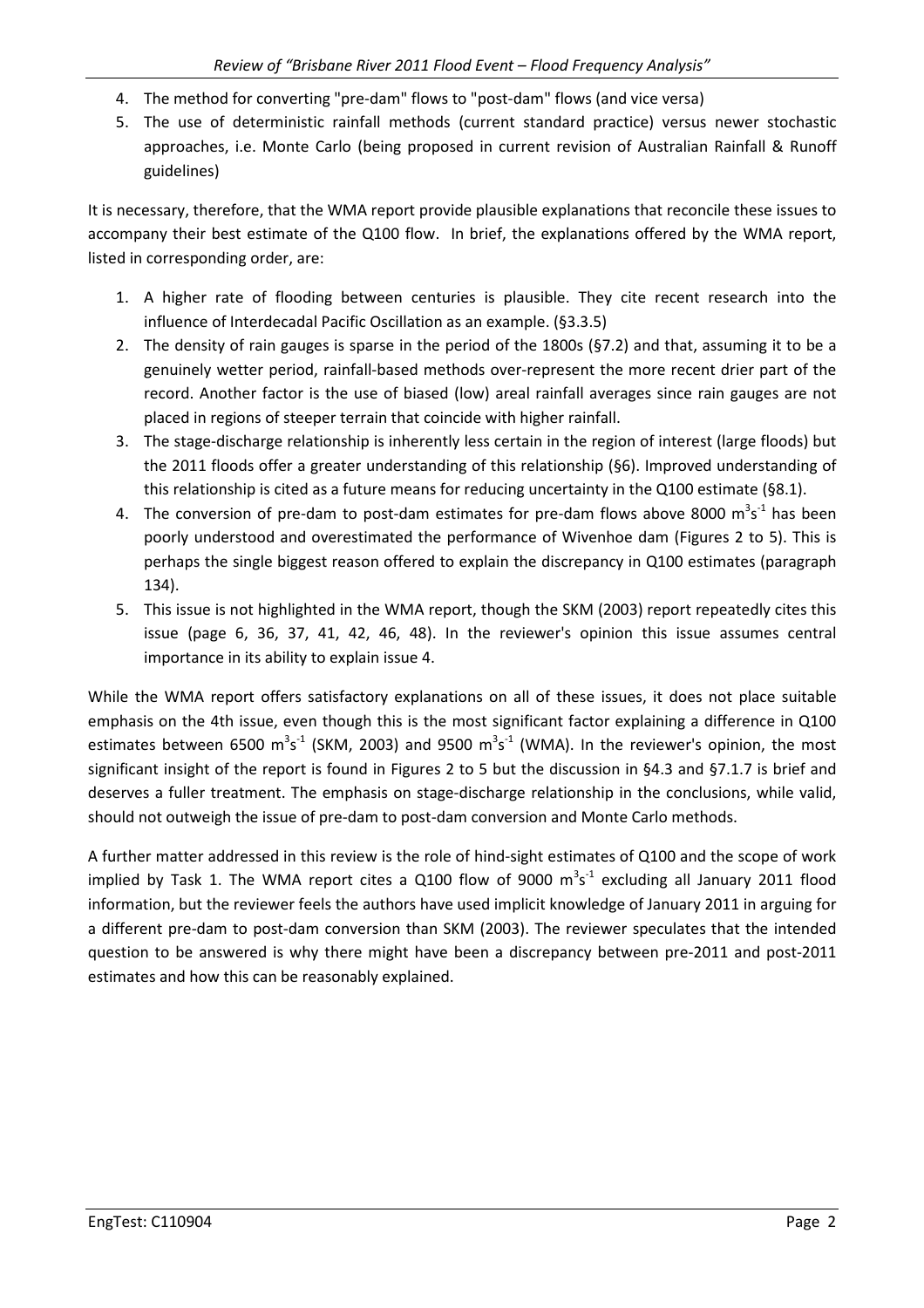### **2. Selection and homogenisation of annual maximums**

There history of the discrepancy between the flow based and rainfall based techniques in estimating the Q100 has been well documented. The choice is either to assume the large floods in the 1800s are less reliable (or unreliable) or provide explanations as to why the rainfall based techniques are biased low. The WMA report suggests that the 2011 flood gives credibility to the observations of large floods in the early settlement of Brisbane (§8, paragraph 145). The authors offer detailed background on these early estimates in addition to explanations that might explain the discrepancy between rainfall and flow based techniques.

In an earlier review, Professor Mein (1998, §5) suggested that either the weather was genuinely more extreme in this period or that the flood observations in the 1800s on the Brisbane River should be regarded with suspicion (with endorsement for the latter). As a defence of the former scenario, the authors highlight the existence of climatic variability in §3.3.5, that given periods of a flood record spanning multiple decades can be biased toward either higher or lower flood values. The presentation of Figure 1 is only qualitative and it supports this assertion a little, but the reference to Kiem *et al.* (2003) provides a better and quantitative support for this observation. This reference demonstrates a regional flood frequency using 40 sites across NSW showing markedly different flood distributions between the +ve and -ve phases of the Interdecadal Pacific Oscillation (IPO) up to the 100 year ARI. To the reviewer's knowledge there are no quantitative studies of IPO phases of flooding for the Brisbane region anywhere close to 1% AEP events. The reviewer expects this would be difficult to establish for the Brisbane River record because analysis of the IPO in the 1800s would need to rely on plaeo-reconstructions which do not have the same temporal resolution as the post-1900 reconstructions (see Verdon and Franks, 2006). Nonetheless, it is plausible that natural climatic cycles can lead to multiple larger or more frequent floods in one epoch, followed by smaller or fewer floods in the subsequent epoch.

The report by City Design (1999, §5.1) addressed the concerns of the quality of flow estimates in the 1800s by detailing the methods used to account for the effects of river dredging and blockage of the river mouth. They conclude these flows can be reliably included in the flood frequency analysis and go on to obtain a pre-dam Q100 estimate of 12,300  $m^3s^1$ . WMA (§4, §6) have also chosen to include these observations (notably 1841, 1844, 1890, 1893, 1898) and further to the June 1999 report they provide a detailed account of the height estimates and the history of changes in the river such as dredging works. The authors also discuss the effect of dams on the flow estimates at the Port Office gauge. This discussion is largely concerned with the impact of Somerset Dam on the 1974 event and the impact of Somerset and Wivenhoe on the 2011 event. All these factors are drawn upon in §6.3.2 to construct a stage-discharge curve for the Port Office gauge that is also supported by information from existing stage-discharge curves and hydraulic modelling to test the dredging assumptions of the 1893 event. In this way the adopted flows are suggested to represent flows that would occur under pre-dam conditions for identical river section properties. Appendix B of the WMA report summarises the adopted homogenized flow estimates. Many of the lower flows are identical to the June 1999 report (Table 1) and a summary of changes in the larger flows is given here.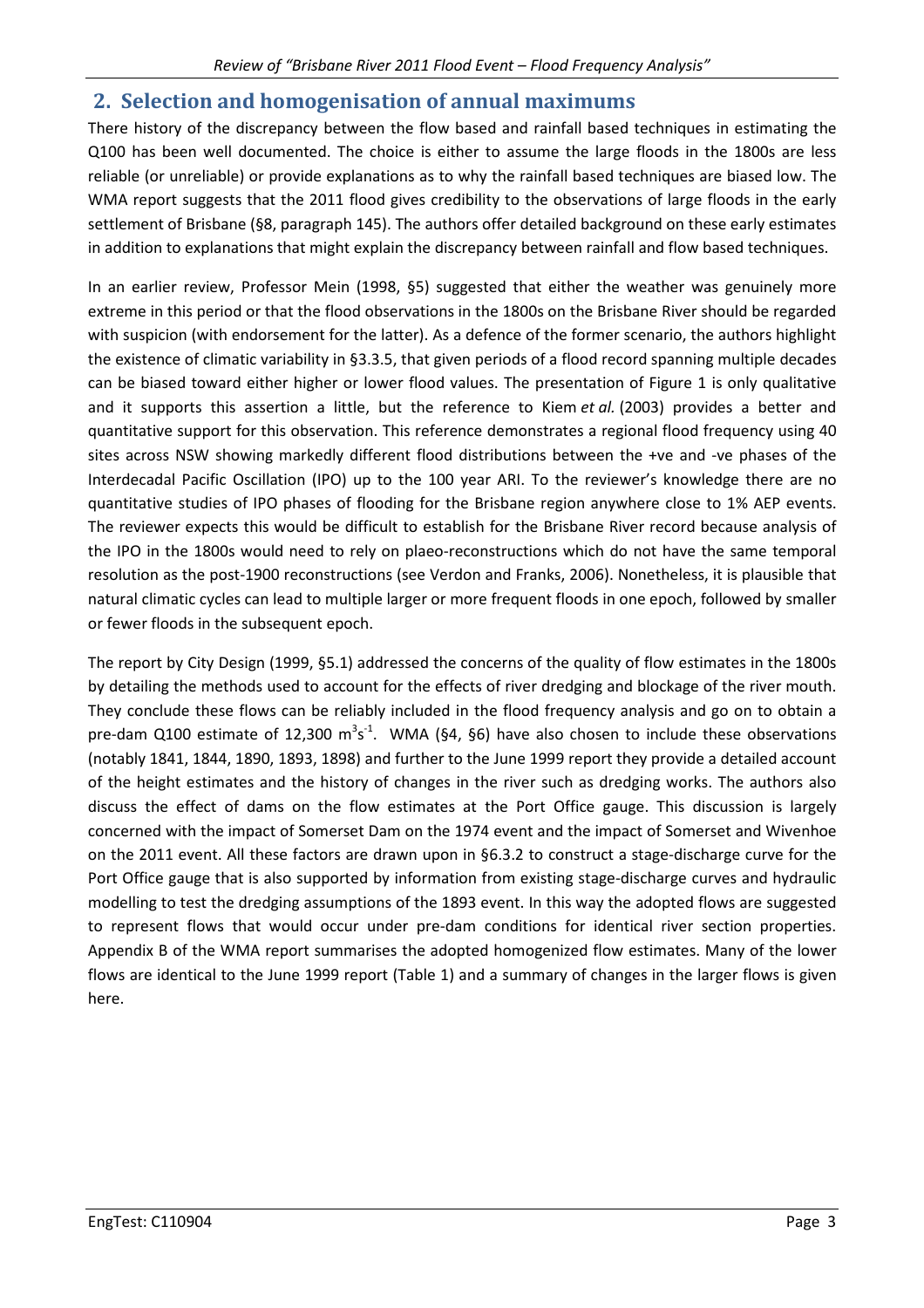| Year | City Design, 1999<br>$(m^3s^{-1})$ | <b>WMA</b><br>$(m^3s^{-1})$ |
|------|------------------------------------|-----------------------------|
| 1841 | 14100                              | 12534                       |
| 1844 | 8924                               | 10410                       |
| 1890 | 6972                               | 8132                        |
| 1893 | 14600                              | 13690                       |
| 1898 | 8500                               | 7528                        |
| 1931 | 6245                               | 7000                        |
| 1974 | 10364                              | 11300                       |
| 2011 | n/a                                | 12400                       |

While the suggested revision of flows based on the WMA stage-discharge curve is justified by the reasoning offered in §4 and §6, a further reason is that the pre-dam Q100 estimate derived by WMA (13000  $m^3s^{\text{-}1}$ ) is not significantly different from the estimate of 12,300  $\text{m}^3\text{s}^{-1}$  made by the June 1999 report or the SKM (2003) estimate of 12000 m<sup>3</sup>s<sup>-1</sup> ± 2000 m<sup>3</sup>s<sup>-1</sup> (a point noted by the authors in §8, paragraph 145).

The authors stress the need to improve the stage-discharge relationship (§8.1), which is a valid emphasis as this will help reduce uncertainty in the flood estimate, but it is the reviewer's opinion that this is not the most important emphasis. This issue of uncertainty in the pre-dam Q100 estimate and in the stagedischarge relationship is pursued further in the following section concerning the flood frequency analysis.

## **3. Flood frequency analysis**

l

Numerous flood frequency studies have been performed on the Brisbane River and these are summarised in §5. Whereas earlier methods used rudimentary "fit by eye" techniques, WMA (and also SKM, 2003) have used a more advanced Bayesian technique (FLIKE, Kuczera, 1999) that has numerous advantages including the ability to (i) incorporate prior or regional information (ii) incorporate stage-discharge uncertainty (iii) assess parametric uncertainty and (iv) allow for thresholded values (censoring).

Whereas SKM (2003) used a regional approach that incorporated prior information, WMA have adopted a frequency analysis solely for the Port Office gauge. Both methods have their merits, and the contrast is not of interest here since they derive similar pre-dam estimates. WMA have adopted a threshold of 2000  $\text{m}^3\text{s}^{-1}$ (based on Figure 8) so that tidally effected values below this threshold can be incorporated into the method without needing to specify their exact value. For the full record there are 141 values below this threshold and the 30 values above this threshold are listed in Appendix B. $^3$  The authors considered two common distributions the GEV and LP3 distribution and 4 different scenarios: (i) full record, 1841-2011 (ii) full record omitting the 2011 event, 1841-2010 (iii) partial record matching the Lowood/Savages period, 1908-2011 (iv) Lowood/Savages period omitting the 2011 event, 1908-2010.

The reviewer has repeated this analysis using the same software. It is important to stress the methodology used by WMA and the overall recommendation of a 13,000  $m^3s^{-1}$  pre-dam Q100 are not being drawn into question. If anything the variation on analyses presented here further confirms the 13,000  $\text{m}^3\text{s}^{-1}$  estimate.

EngTest: C110904 Page 4 3 Note: 31 values are inadvertently listed in Appendix B, but the 1843 maximum is below the threshold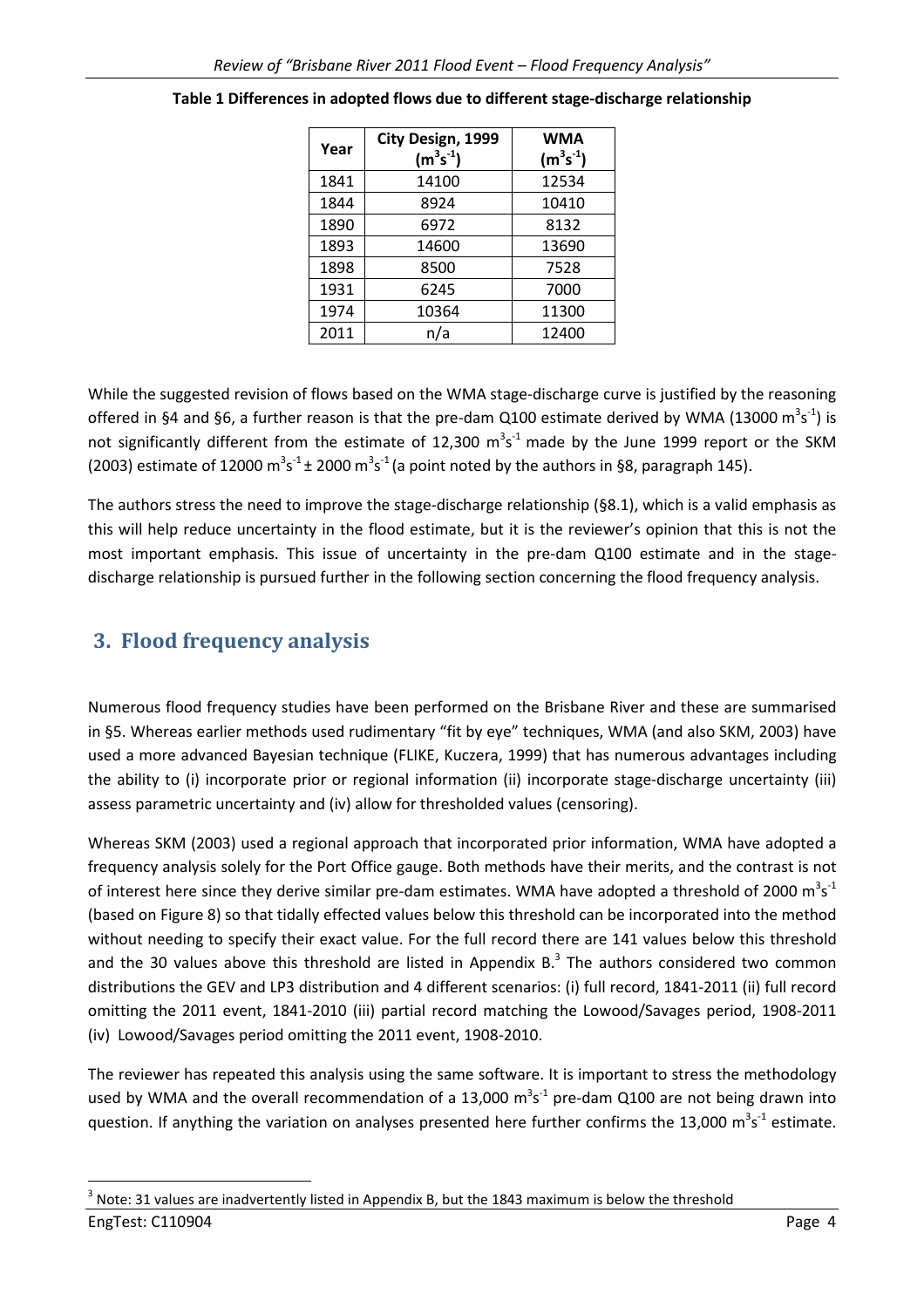The method suggested here is nonetheless recommended as it will result in lower estimate uncertainty estimates and offers a suggestion on the relative influence of stage-discharge curve uncertainty.

The LP3 and GEV are standard 3-parameter distributions used in flood frequency analysis and the use of both distributions provides a comparative check of the methodology. Reviewing the fitted distributions, the reviewer's opinion is that the LP3 gives slightly poorer fits. Furthermore, with technical reasoning outlined in Appendix A of this report, the reviewer considers the 2-parameter Gumbel distribution (simplified from the GEV) to offer a comparable fit, with the chief benefit being a reduction in uncertainty due to one less parameter. The reviewer also recommends that the expected probability of the Q100 quantile is quoted in preference to the Q100 obtained from best expected parameters (assumed usage of WMA)<sup>4</sup>. The results of this analysis are presented in Table 2. Comparing these results to those presented for the GEV in Table 10 of WMA the estimates here are slightly higher due to the usage of the expected probability of the Q100 statistic<sup>3</sup> and the 90% uncertainty limits are smaller due to the use of the Gumbel distribution (limits of WMA Q100 GEV estimate inferred from Figure 9 as being 10,000  $\text{m}^3\text{s}^{-1}$  to 20,000  $\text{m}^3\text{s}^{-1}$ ). From Table 2 the best estimate is on the order of 13,000  $m^3s^{-1} \pm 3000$   $m^3s^{-1}$  and the influence of the 2011 data point on this estimate is on the order of 500  $m^3s^{-1}$  lower and corresponds well with earlier estimates prior to January 2011 (City Design, 1999; SKM, 2003). The 1908-2011 estimate is of a similar magnitude to the 1841-2010 estimate, but the uncertainty limits are much larger. The 1908-2010 estimate is on the order of 2000  $m^3s^4$ lower and is more sensitive to the removal of the 2011 event as there is less data in this series.

**Table 2 Estimates of Q100 flow (m<sup>3</sup> s -1) from different scenarios using the Gumbel distribution. 4 different time periods are considered and the effect of stage-discharge curve errors is nominally demonstrated. 90% limits are supplied in brackets.** 

| Year      | <b>Gumbel, No Rating Error</b> | Gumbel Rating Error N(1,0.2) above 8000 m <sup>3</sup> s <sup>-1</sup> |
|-----------|--------------------------------|------------------------------------------------------------------------|
| 1841-2011 | 13177                          | 13351                                                                  |
|           | (9834,16661)                   | (9886,16968)                                                           |
|           | 12403                          | 12522                                                                  |
| 1841-2010 | (9225, 15688)                  | (9271,15927)                                                           |
|           | 12384                          | 12430                                                                  |
| 1908-2011 | (7950, 17407)                  | (7953,17505)                                                           |
|           | 10597                          | 10620                                                                  |
| 1908-2010 | (6803,14958)                   | (6811, 15007)                                                          |

Note: The exact values from a large sample (5,000,000) have been provided for sake of reproducibility, but given the magnitude of the values and nature of the estimation they should not be considered more specific than say the nearest 500 m<sup>3</sup>s<sup>-1</sup>.

The reviewer also notes that the FLIKE software provides facility to incorporate incremental errors in the stage-discharge relationship. A further test was done using the Gumbel distribution and allowing for normally distributed incremental errors in the stage-discharge curve (mean = 1, std. dev. = 0.2) for flows above 8000 m<sup>3</sup>s<sup>-1</sup>. These figures have not been determined from detailed consideration of information used in the construction of the stage-discharge curve and they are solely provided for their demonstrative purpose. Table 2 summarises the results of these repeated analyses. It can be seen that there is negligible difference in the best estimate after taking into consideration the orders of accuracy. The upper uncertainty limit is higher, but again this does not seem to be by a significant amount. The scenarios beginning in 1841 are more sensitive to the stage-discharge curve error as they have more events above

 $\overline{\phantom{0}}$ 

 $^4$  The former corresponds to an actual best estimate of the Q100 statistic (the average of Q100s made over many parameter combinations), while the latter refers to the Q100 obtained when applying a single set of parameters (even though they are the "best" individual parameters). The Q100 obtained from the best estimate parameters will be close to, but not coincident with the true best estimate of the Q100 statistic.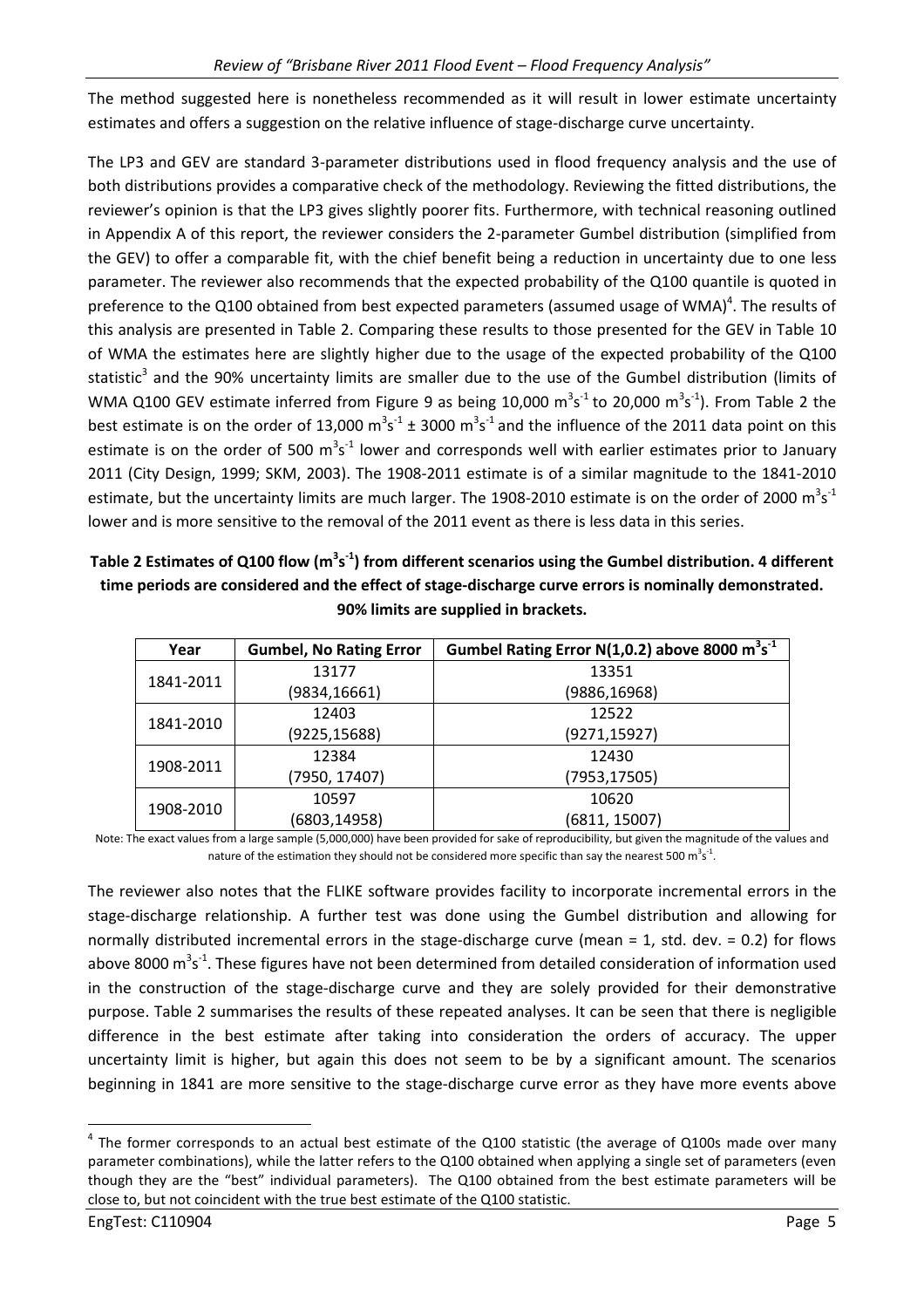the adopted 8000 m<sup>3</sup>s<sup>-1</sup> threshold and the 1908-2010 is the least influenced as only the 1974 event is above this threshold.

A comparison of the GEV and Gumbel distributions is provided in Figure 1 as it highlights the reduction in uncertainty and the similarity of best estimate flows for AEPs between 20% and 1%. In brief, the estimate of 13,000  $\text{m}^3\text{s}^{-1}$  provided by WMA is confirmed here and its upwards revision from earlier estimates, based on Table 2, can be attributed to the influence of the 2011 event. It is recommended that the estimate is quoted with 90% confidence as 13,000  $\pm$  3000 m<sup>3</sup>s<sup>-1</sup>. Table 2 demonstrates a method for explicitly allowing for uncertainty in the stage-discharge curve, but it is unclear whether the demonstrated values are appropriate and so the estimates are qualitative only. Nonetheless, this demonstration strengthens the reviewer's opinion that the estimation methodology is not as sensitive to the stage-discharge curve uncertainty as to other components.



**Figure 1 Comparison of GEV and Gumbel fits to 1841-2011 Brisbane River Flood data** 

## **4. Pre-dam to post-dam conversion**

The previous section has highlighted that the pre-dam estimate provided by WMA is similar to earlier estimates, notably SKM (2003). However, the SKM (2003) post-dam best estimate is 6500  $\text{m}^3\text{s}^{-1}$  whereas WMA suggest 9500 m<sup>3</sup>s<sup>-1</sup> is a better estimate. The assumption by WMA of a different pre-dam to post-dam conversion than SKM (2003) is based around Figure 3 of the WMA report. This figure summarises (i) extensive modelling undertaken by SKM involving a sensitivity analysis of spatial variation and temporal variation in the rainfall patterns, (ii) estimates derived using the CRC-FORGE method, (iii) the 1974 and 1893 historical events considered by SKM and (iv) the 2011 event. Very little discussion is given of the graph even though it contains a large degree of information. The challenge presented by Figure 3 is that estimates based on the CRC-FORGE and variation in rainfall patterns are supposed to represent 1% AEP estimates. However, these techniques only generate a scatter of pre-dam flow estimates in the range 7000-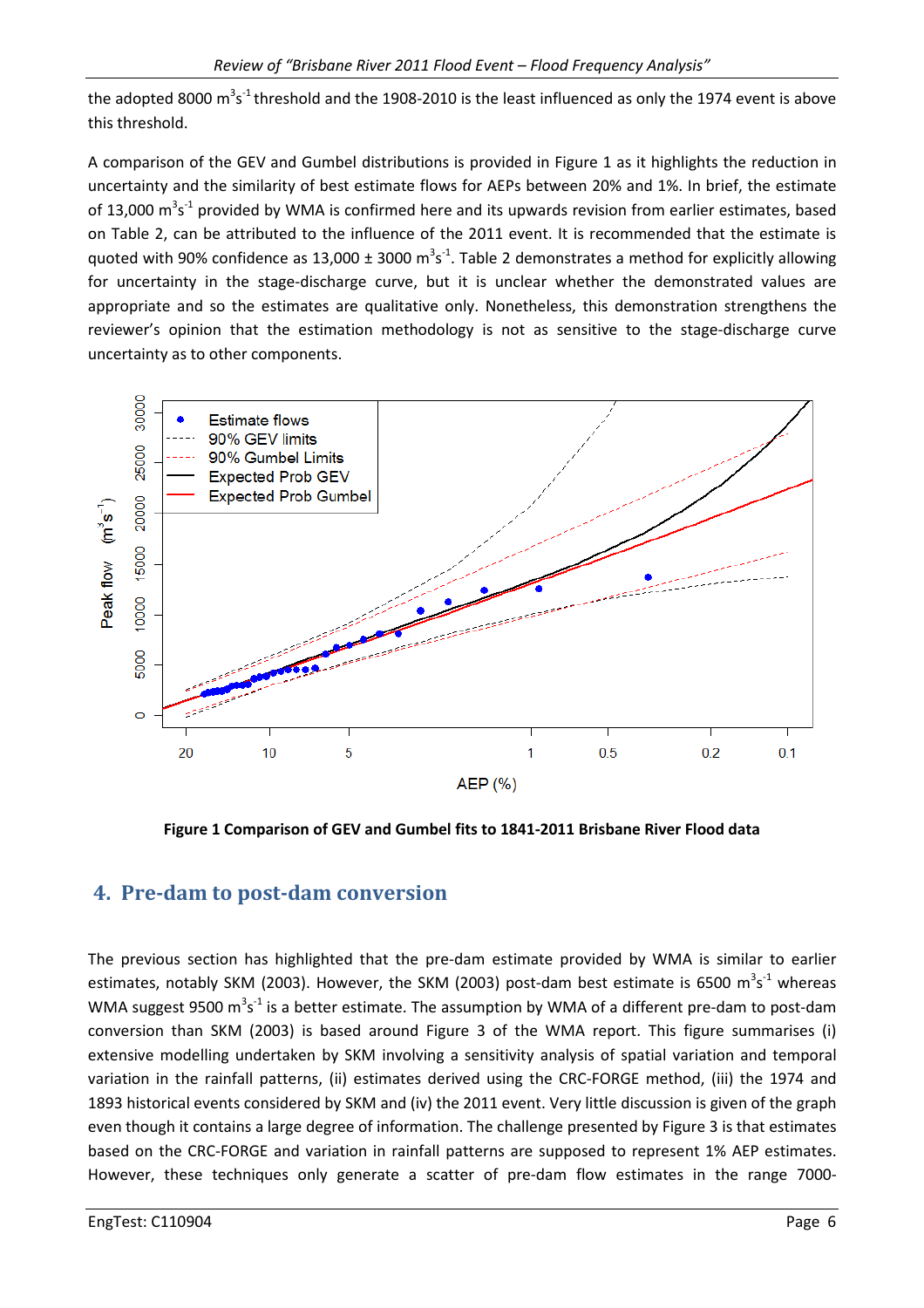10000  $\text{m}^3\text{s}^{-1}$  whereas flood frequency analyses suggest a Q100 pre-dam estimate of 12,000 ± 2000  $\text{m}^3\text{s}^{-1}$ . In determining a pre-2011 estimate of the post-dam Q100 flow the authors present a dashed line from the top end of this scatter (which also includes the 1974 event) up to the estimated flow of the 1893 event. Using this line the authors are able to convert the pre-dam Q100 of 13,000  $\text{m}^3\text{s}^{-1}$  to 9000  $\text{m}^3\text{s}^{-1}$  without explicitly using knowledge of the 2011 event (§7.1.6 para. 132). In the accompanying discussion the authors readily acknowledge that the 2011 event "provides the only real data point on the performance of the dam" and using the two actual estimates of the 2011 event (SKM 2011, §7, pg. 55, and WMA 2011b, pg. 3 respectively) estimates the post-dam Q100 flow to be 9,500  $m^3s^{\text{-}1}$ . The only prior point in the region of high flows is the 1893 estimate, which was considered in the SKM report (2003, pg. 29) to be of questionable reliability (where the consideration was not in isolation but also included attempts to reconcile their method with the lower rainfall estimates and with the inherent scatter in the data underlying Figure 3). Therefore while an estimate of 9000  $m^3s^1$  could well be derived without knowledge of the 2011 event, it places disproportionate confidence in the reliability of the 1893 estimate (implicitly backed up by knowledge of the 2011 event).

The WMA report highlights the considerable scatter and sparseness of existing estimates of the dam's influence (§4.3, para. 63). The authors cite the example that "two floods could have a similar peak inflow and very different volumes and hydrograph shapes". This is very true. Consider for example that if the 2011 event did not have a second peak, the dams would not have required releases and there would be a different factor representing the attenuation of the dam for the same peak inflow. This observation of the joint nature of flood peaks and flood volumes is then countered with "there is however reasonable correlation of volume and peak flow". While true, this statement underplays the degree of difficulty implied by this scatter and seems at odds with the suggested zones of influence of the dam being depicted in Figures 3 to 5. With these zones of influence the authors are trying to highlight that the scatter in the dam's performance is not necessarily linear and likely departs from the assumed 50% line. It is because of a lack of understanding (at high pre-dam flows) and the considerable scatter in the pre-dam to post-dam relationship that a hindsight estimate can recommend a post-dam Q100 of 9,500  $\text{m}^3\text{s}^{-1}$  where the previous best estimate based on the general scatter and other underlying issues in the data assumed a 50% reduction that gives 6500  $m^3s^1$ .

The conversion of pre-dam flow estimates to post-dam flow estimates is a complex function of the spatial and temporal patterns of rainfall. These patterns lead to the joint occurrence of flood volumes and peaks, but they also lead to other joint probability issues. For example, a rain event that lands exclusively below the Wivenhoe, or in the Lockyer or Bremer systems, will not be intercepted by the dams and so will undergo 0% attenuation. The same amount of rainfall falling in the catchment exclusively above the Wivenhoe may well undergo 100% attenuation. These types of problem are referred to as a jointprobability problems and they present a significant challenge to hydrologic design methods. Other types of joint probability problems include the initial reservoir level at the start of the storm (resolved previously, see §4.3, para. 61), the joint effect of tidal anomalies and freshwater flooding on flood levels in the lower reaches (less relevant to this report).

The chief issue with the overall flood frequency analysis is not with the fitting of distributions to selected data points, rather to the complication of the dams: dam response is volume dependent, but traditional flood frequency analysis is peak-based. There is significant scatter in the conversion of pre-dam to postdam estimates and the relationship in Figure 3 is not well understood for the higher flows. One of the main recommendations of SKM (2003, pg. 48) was to implement a more exhaustive assessment of this scatter via a Monte Carlo approach. However, there is considerable challenge in implementing this method, since the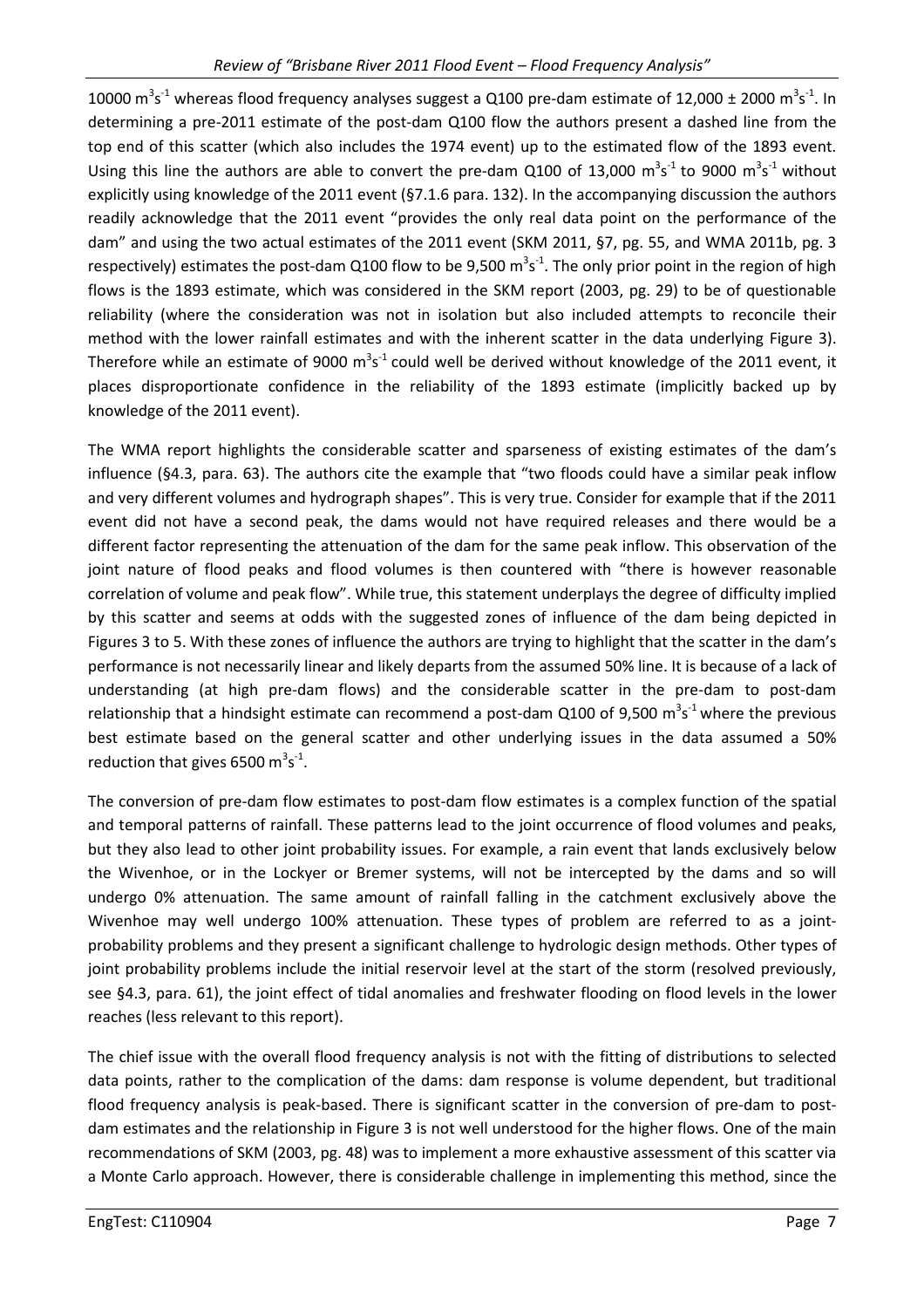discrepancy between rainfall–based and runoff-based techniques remains. The WMA report (§7.2) suggests two reasons why the rainfall methods are biased low. The first is that if the 1800s genuinely produced larger floods, then we do not have suitably dense rainfall networks in this period to have captured the events. In other words, the period which we have dense rainfall networks for is postulated to be a drier period. While this explanation is possible it is not clear to the reviewer how it could be tested or how rainfall scaling factors could be reliably estimated with correct long-term frequency in order to overcome this issue. The second reason offered by the authors is that areal averages of rainfall have been underestimated owing to the inhibited pattern of gauges in regions of steep terrain so that they do not capture the most intense parts of a storm. It is not clear whether this observation would account for the entire discrepancy between flow based and rainfall based estimates, but it at least has the benefit that it can be quantified more readily with attention to spatial interpolation algorithms and covariate elevation data. Even if these issues were overcome, it is a non-trivial exercise to generate the spatial patterns for a Monte Carlo estimate. While Monte Carlo estimation techniques are mature to the point of being included in the latest revision of Australian Rainfall and Runoff, the methods for simulating spatial rainfall data are complicated and remain less developed in engineering research and less tested in engineering practice.

# **5. Obtaining flood level estimates**

This review is primarily concerned with the hydrologic aspects of the WMA report. Having obtained the Q100 post-dam estimate of 9500  $m^3s^1$ , the Mike 11 model was used to obtain the 1% AEP flood level estimates and the January 2011 flood level estimates for all lengths of the Brisbane River up to the Moggill gauge. Revisions of this model are documented in WMA (2011b) and SKM (2011). The authors note that while the model matched the January 2011 observations at Moggill, Jindalee and the Port Office well, discrepancies of up to 1.8m were observed at other locations recorded in the 2011 Joint Task Force report. The authors therefore calibrated the model to this data and used it to obtain the flood levels corresponding to the 1% AEP. As a technical matter, more information would have been appreciated on how the calibration of Figure 13 was achieved or whether this can be found in other reports. For example, what are the roughness values in the main channel and flood plain? Comparing the existing 1% AEP levels to the updated estimates (Figure 12), a difference of approximately 1m is seen at the Port Office gauge, at 3 km upstream the difference is approximately 2 m, at 10 km upstream the difference is 2.5 m, at 25 km upstream the difference is 3 m. Based on the frequency analysis, the 2011 event has an approximate ARI of 120 years (0.83% AEP) and the flood levels vary up to 0.5 m above the 1% AEP level in the upper reaches.

## **6. Conclusions**

The estimation of design levels on the Brisbane River contains many complications and sources of uncertainty. The WMA report is concerned with the methodology of flood frequency analysis, which, in its most straightforward mode, is the fitting of a distribution to a set of statistically similar flood peaks. While this method is traditionally focused on streamflow, it seems that the methodology cannot be easily divorced from rainfall-based analyses because of the need to convert the pre-dam flow estimates coming out of the flood frequency analysis back into post-dam estimates that can be used to obtain the design levels for current conditions.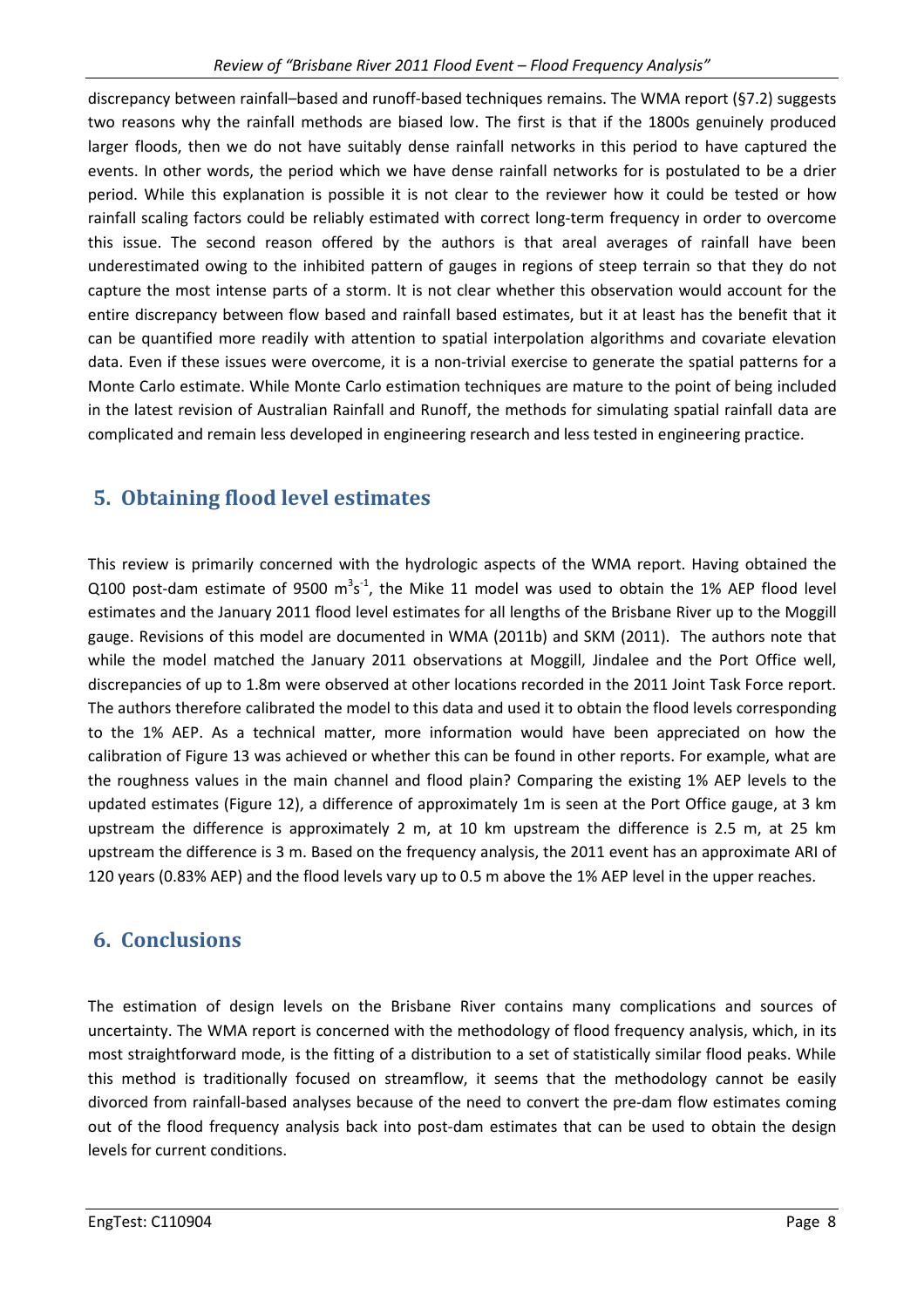Over the successive reports on the Brisbane River there has been a discrepancy between the flow-based estimates and the rainfall-based estimates which existing studies have struggled to reconcile. This is in part due to the peculiar occurrence of more frequent and larger floods in the 1800s, where only 1 comparable flood exists in the 1900s. As suspicion has been cast over the accuracy of flood estimates in the 1800s, more emphasis has typically been placed on verifying the assumptions that underpin the rainfall analysis. With the occurrence of the 2011 flood, the WMA report places a renewed confidence in the credibility of flood estimates in the 1800s and offers detailed reasoning to establish the reliability of their estimation. In doing so they offer several reasons to support the plausibility of numerous large floods in the 1800s and to justify their perception that rainfall –based estimates are biased low. The first reason they offer is that there is a recent and growing understanding that flood peaks can be modulated by climatic oscillations spanning multiple decades. On this basis, the irregular rate and magnitude of flooding is more conceivable. They further suggest that, if this claim is proven true, then the lack of rainfall observations spanning the 1800s means that estimates of large rainfalls from the 1900s are biased towards a relatively drier period. While these explanations are plausible, it should be stressed that they remain quantitatively unverified for the Brisbane region (and verification is a non-trivial task). The other reason they offer to potentially explain the low bias in rainfall estimates is that rain gauges do not adequately sample higher rainfall areas that naturally occur in less accessible and steeper terrains. This suggestion is more amenable to being verified.

After detailed consideration the pre-dam Q100 estimate of 13,000  $\text{m}^3\text{s}^{-1}$  ± 3000  $\text{m}^3\text{s}^{-1}$  is robust and it agrees with earlier flood frequency estimates. The authors highlight the inherent uncertainty in the stagedischarge relationship, but it is suggested here that while this emphasis is valid, a better understanding of the pre-dam to post-dam conversion of flows is of equal, if not greater significance. As a hindsight exercise the existence of the 2011 flood along with the 1974 and 1893 floods is sufficient to establish the conversion of pre-dam estimates from the flood frequency technique to post-dam estimates (without recourse to rainfall based methods). WMA suggest the best post-dam estimate is 9,500  $m^3s^3$ , and this seems reasonable given the methodology they have followed. However, attempting to apply this conversion without knowledge of the 2011 event, whether explicit or implicit, is considerably more challenging and represents the issue facing the authors of the SKM report (2003) who determined an estimate of 6500  $m^3s^1$ . As a main recommendation the authors of this earlier report recommended a (rainfall based) Monte Carlo analysis as the best means for overcoming this limitation. This recommendation is repeated here as the zones of influence suggested by WMA in Figures 3 to 5 are still subject to uncertainty. However, correct implementation of this technique would face several challenges including the convincing simulation of spatial rainfall patterns and the outstanding issue that rainfall based estimates have yielded lower flow estimates.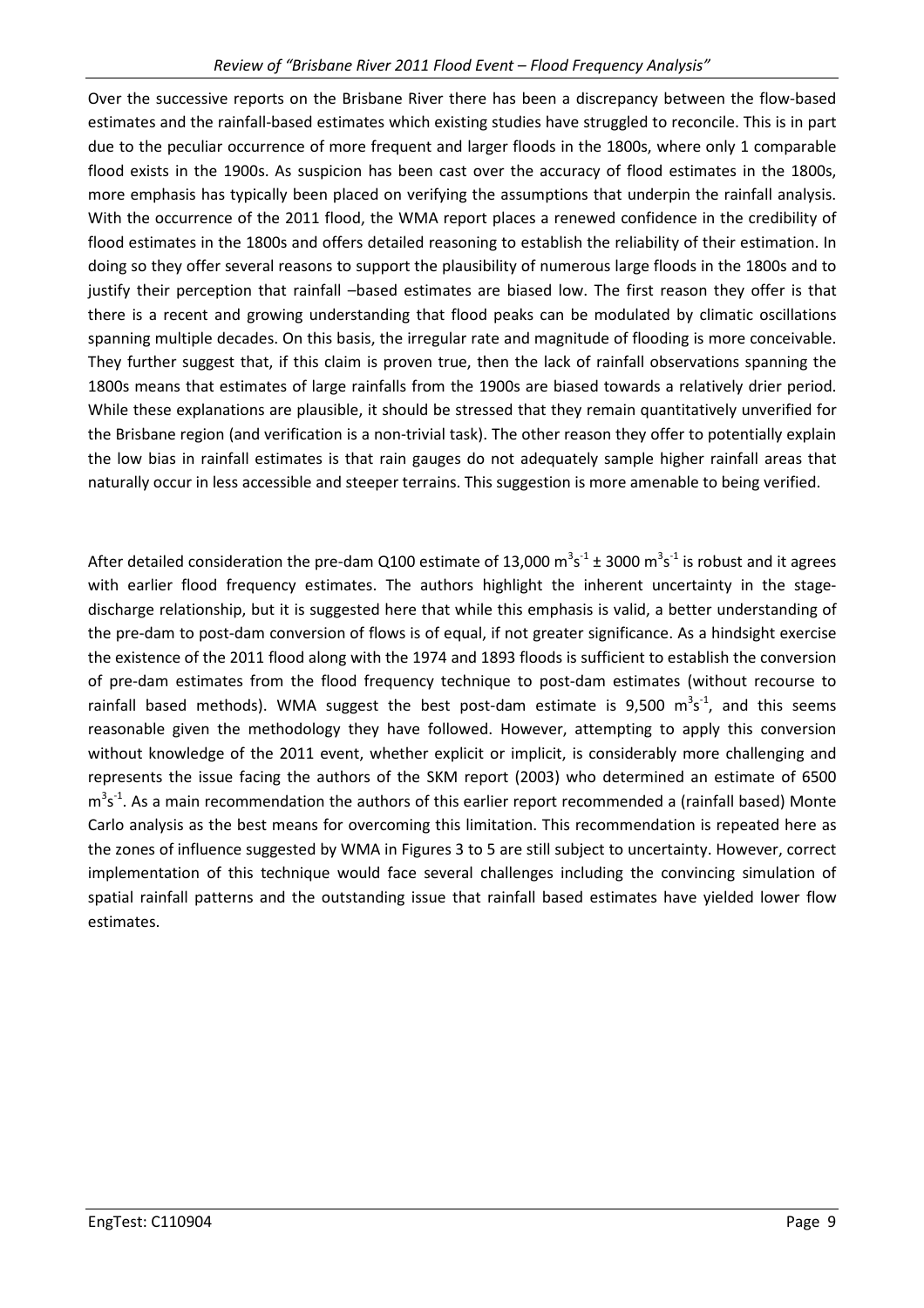#### **References**

City Design (1999), Brisbane River Flood Study, Brisbane City Council, June 1999.

Expert Review Panel (Mein, R., Apelt, C., Macintosh, J., Weinmann, E.) (2003) Review of Brisbane River Flood Study Independent Review Panel, 3 September 2003.

Joint Flood Taskforce (2011) Joint Flood Taskforce Report, prepared for Brisbane City Council, 8 March 2011.

Kiem, A., Franks, S. And Kuczera G. (2003) Multi-decadal variability of flood risk, Geophysical Research letters 30(2), 1035, doi:10.1029/2002GL015992

Kuczera, G. (1999) Comprehensive at-site flood frequency analysis using Monte Carlo Bayesian inference, Water Resources Research, 35(5), 1551–1557

Mein, R. (1998) Brisbane River Flood Study Review of Hydrological Aspects, Monash University December 1998.

SKM (2003) Brisbane River Flood Study - Further Investigation of Flood Frequency Analysis Incorporating Dam Operations and CRC-Forge Rainfall Estimates – Brisbane River, RE09148, December 2003.

SKM (2011) Joint Calibration of a Hydrologic and Hydrodynamic Model of the Lower Brisbane River Technical Report Seqwater, 24 June 2011

Verdon D. and Franks S. (2006) Long-term behaviour of ENSO: Interactions with the PDO over the past 400 years inferred from paleoclimate records, GEOPHYSICAL RESEARCH LETTERS, VOL. 33, L06712, doi:10.1029/2005GL025052

WMA (2011a) Brisbane River 2011 Flood Event – Flood Frequency Analysis, Report 111024, September 2011, QLD Flood Commission of Inquiry

WMA (2011b) Review of Hydraulic Modelling – Queensland Floods Commission of Inquiry July 2011, QLD Flood Commission of Inquiry